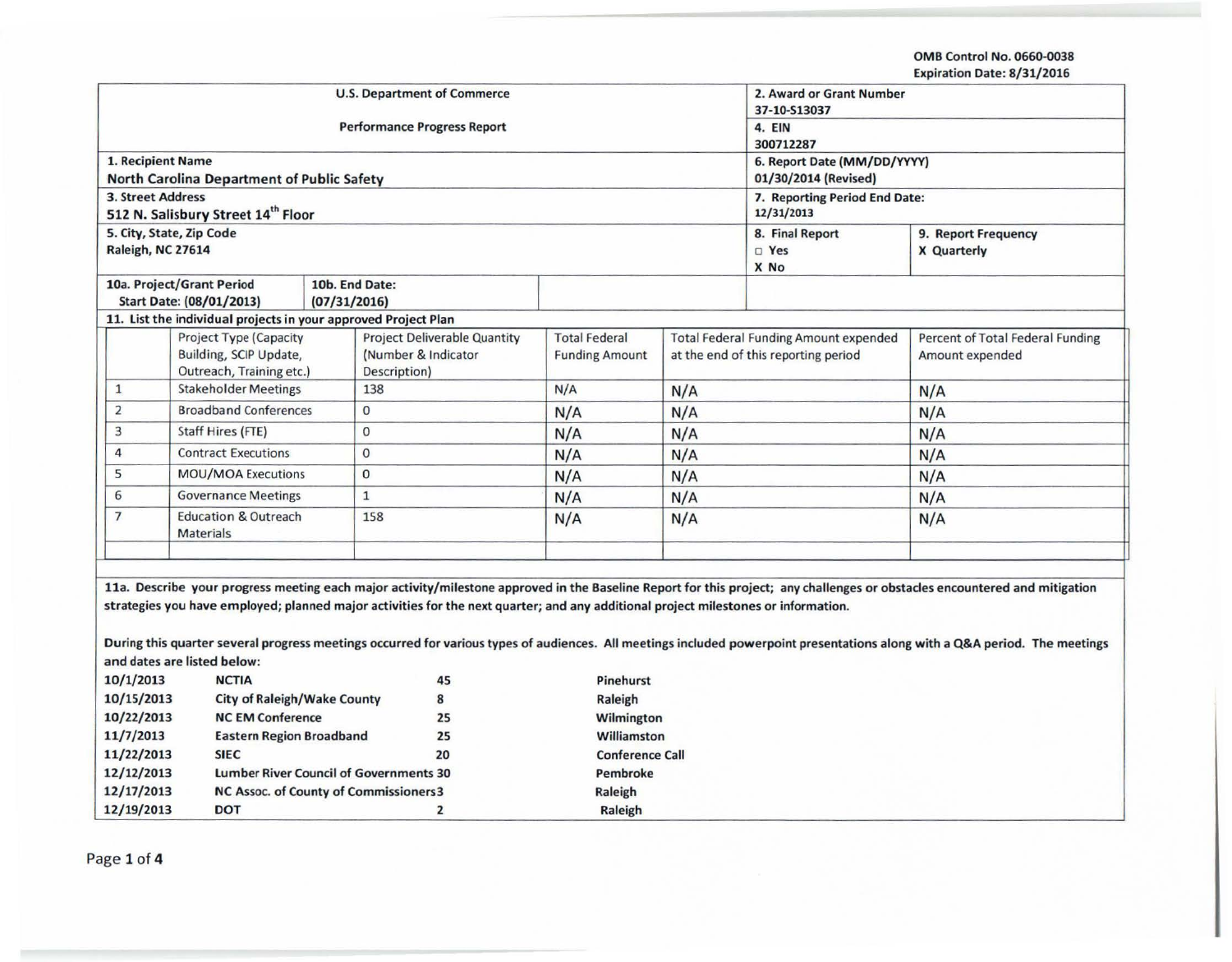We also started the preparation of the state workshops and secured hosting locations that were able to get at no cost, thus preserving grant funds for later use if necessary. We continue to make introductory calls to various jurisdictions defined as possible primary/secondary responders (public health, utilities, transportation, etc.)

We have successfully revised our grant award to better reflect expenditures for the program.

Our single biggest challenge continues to be the hiring of the remaining staff necessary to support this program at the state level. Various correspondences with management has so far has been unsuccessful. The issue HAS been raised to senior leadership in two different agencies.

11b. If the project team anticipates requesting any changes to the approved Baseline Report in the next quarter, describe those below. Note that any substantive changes to the Baseline Report must be approved by the Department of Commerce before implementation.

None at this point.

llc. Provide any other information that would be useful to NTIA as it assesses this project's progress. Nothing to share at this point.

lld. Describe any success stories or best practices you have identified. Please be as specific as possible.

Held joint presentations in rural counties with our state's Broadband Team for Economic Development and have received positive responses from the locals wanting to know more about FirstNet and how ultimately availability of excess spectrum can assist in economic development in their areas.

12. Personnel

12a. If the project is not fully staffed, describe how any lack of staffing may impact the project's time line and when the project will be fully staffed.

The project is not currently fully staffed. It is projected that the  $1<sup>st</sup>$  year effort has been impacted by a minimum of 2 months. The work is currently performed by the Program Director and the Administrative Assistant. Any additional delays in the hiring of the S additional staff members will greatly impact delivery of Phase I.

12b. Staffing Table

| <b>Program Director</b><br>Overall Responsible for the SLIGP 3-Year Effort<br>100<br>100 |                                      |  |  |  |  |  |  |
|------------------------------------------------------------------------------------------|--------------------------------------|--|--|--|--|--|--|
| <b>Administrative Assistant</b>                                                          |                                      |  |  |  |  |  |  |
|                                                                                          | Assist the Project Team as Necessary |  |  |  |  |  |  |
|                                                                                          |                                      |  |  |  |  |  |  |
|                                                                                          |                                      |  |  |  |  |  |  |
|                                                                                          |                                      |  |  |  |  |  |  |

Page 2 of 4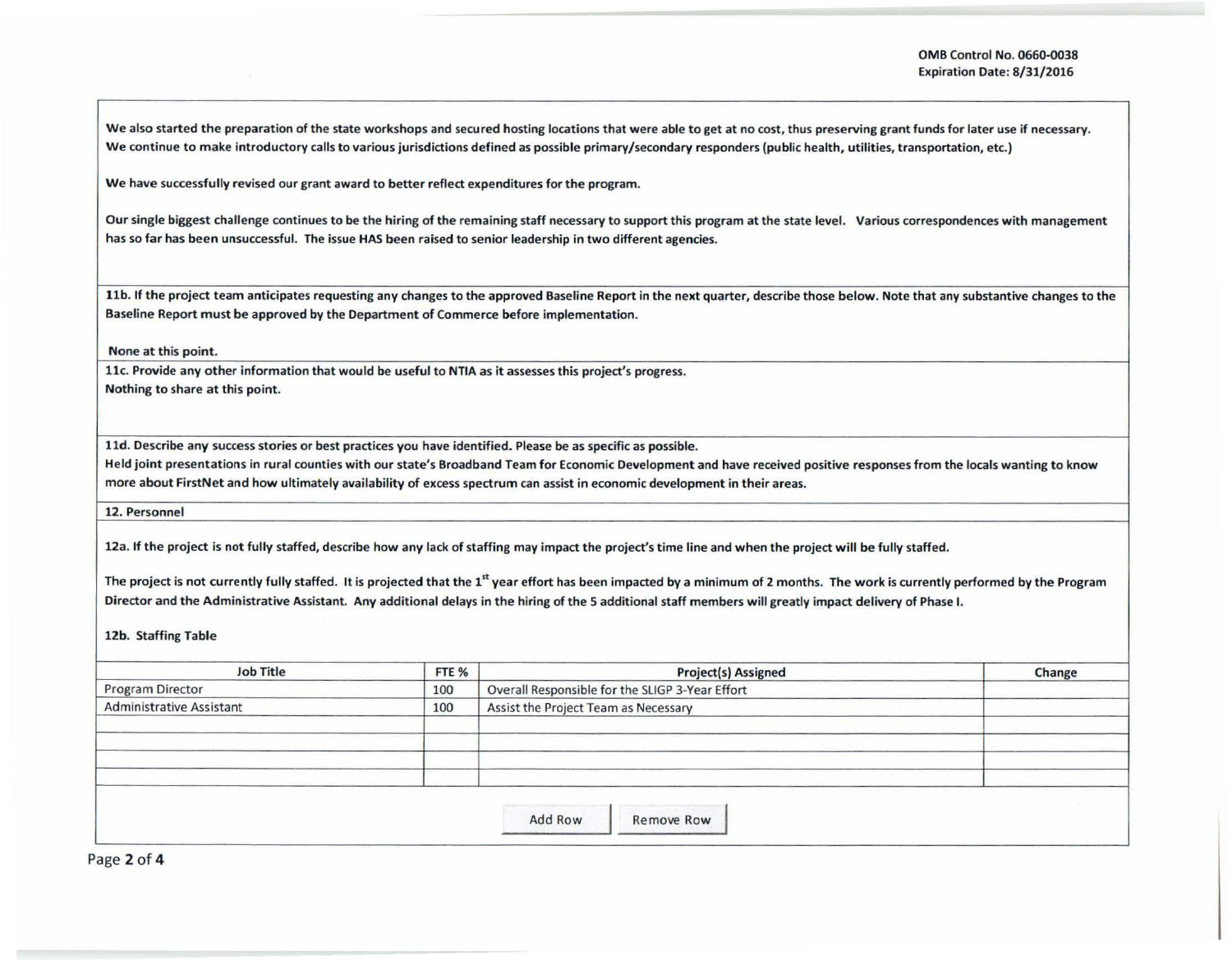-

I

## 13. Subcontracts (Vendors and/or Subrecipients)

13a. Subcontracts Table - Include all subcontractors. The totals from this table must equal the "Subcontracts Total" in Question 14f.

| Name                                       | <b>Subcontract Purpose</b>                                                | Type<br>(Vendor/Subrec.) | RFP/RFQ<br>Issued<br>(Y/N) | Contract<br>Executed<br>(Y/N) | Start<br>Date | <b>End Date</b> | <b>Total Federal</b><br><b>Funds Allocated</b> | <b>Total Matching</b><br><b>Funds Allocated</b> | Project and % Assigned |
|--------------------------------------------|---------------------------------------------------------------------------|--------------------------|----------------------------|-------------------------------|---------------|-----------------|------------------------------------------------|-------------------------------------------------|------------------------|
| $NC$ ITS $-GIS$                            | Assist in mapping data                                                    | <b>State Service</b>     | N                          | N                             | 8/1/13        | 6/30/14         | 5,500                                          | $\Omega$                                        |                        |
| <b>NC</b><br>Commerce-<br><b>Broadband</b> | Assist in broadband<br>data gathering in rural<br><b>NC</b>               | <b>State Service</b>     | $\mathsf{N}$               | N                             | 7/1/14        | 6/30/16         | 100,000                                        | $\mathbf{0}$                                    | N/A                    |
| <b>NC ITS - GIS</b>                        | Assist in mapping data<br>and providing<br>geospatial options             | <b>State Service</b>     | N                          | N                             | 7/1/14        | 6/30/16         | 300,000                                        | 0                                               |                        |
| Data<br>Collection                         | Augment staff for data<br>gathering and<br>assessments during<br>Phase II | Private                  | N                          | N                             | 7/1/14        | 6/30/16         | 430,000                                        | 510,000                                         |                        |
| Local MOUs                                 | Develop MOUs with<br>local co-ops as<br>necessary                         | Local<br>Service/Private | N                          | N                             | 7/1/14        | 6/30/16         | 50,000                                         | $\Omega$                                        |                        |

Add Row Remove Row

13b. Describe any challenges encountered with vendors and/or subrecipients.

None.

------ -